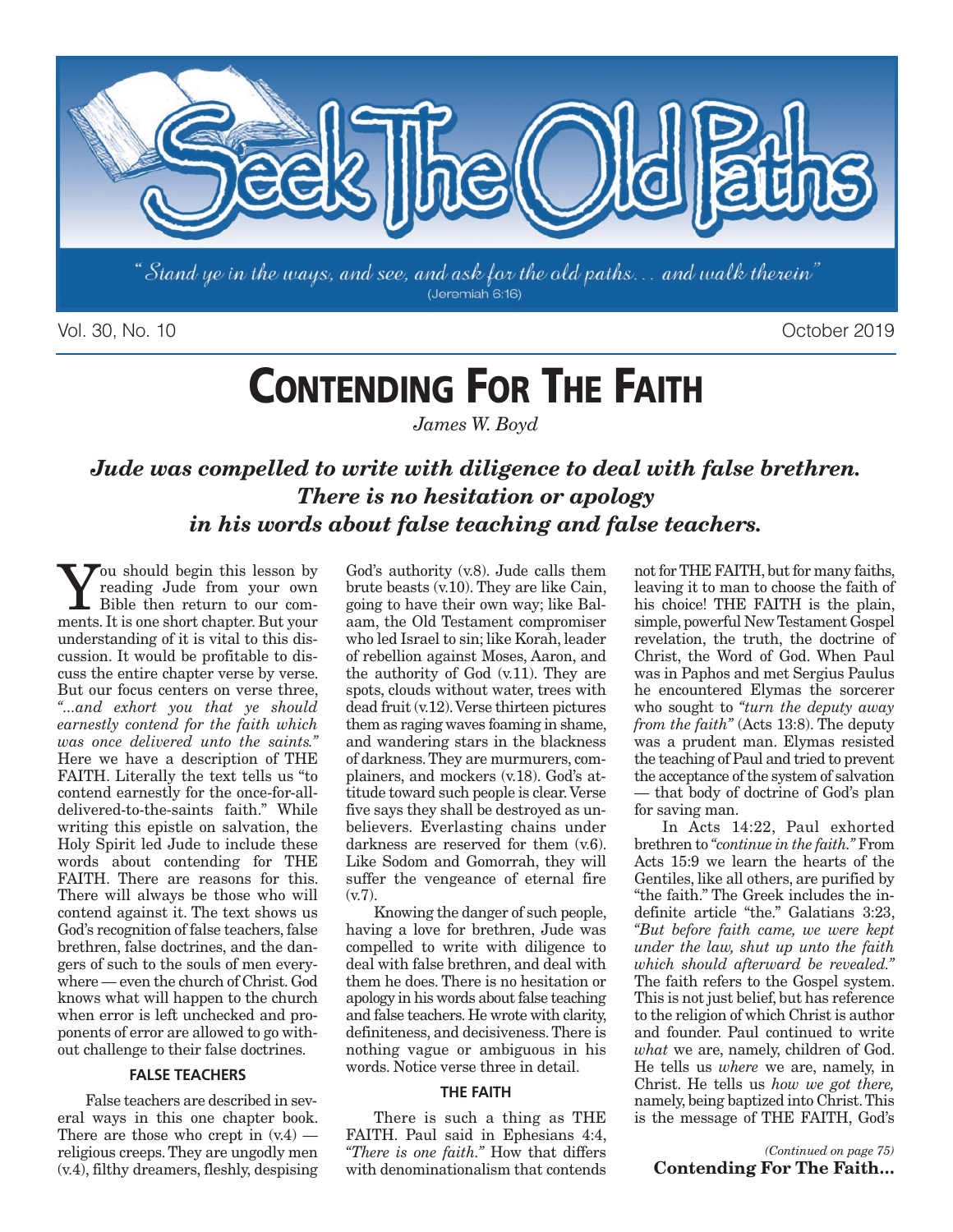

#### **GOD'S FIVE-FOLD PLAN FOR UNITY**

When division and controversy<br>church at Corinth, Paul, by<br>inspiration took up his pop and docireared its ugly head in the inspiration, took up his pen and decisively dealt with it and gave heaven's word on the subject. First Corinthians 1:10 sums up God's plan for unity better than any other verse I know. *"Now I beseech you, brethren, by the name of our Lord Jesus Christ, that ye*

- *1) all speak the same thing, and that*
- *2) there be no divisions among you; but that ye*
- *3) be perfectly joined together in*
- *4) the same mind and in*
- *5) the same judgment."*

If those who desire to be pleasing unto the Lord and go to heaven when they die will all speak the same thing, there will be no divisions among them. They will be perfectly joined together which will lead them to have the same mind, which in turn, will cause them to have the same judgment. Though men say this can't be done, God says otherwise! He not only says it, He demands it. With all the division in the church at Corinth, an inspired apostle rebukes and exhorts them to have unity among themselves and then tells them how to have it. Follow God's Word! That's simple enough, but men are not willing to do it. They have their own ideas!

There are many ecumenical movements today, each claiming to be working toward unity. There are community-wide, so-called non-denominational worship services wherein many denominations come together under the banner of laying aside their doctrines and prejudices to accept one another "just as they are." However, according to the Scriptures, these are not attempts at God-approved unity. They do nothing more than "agree to disagree." They may claim they have achieved unity, but it is nothing more than union. You may tie two cats tails together and make a union, but it sure won't make them be in unity!

Unity is not "union." Unity is not "diversity" or "agreeing to disagree." Unity is not "going along to get along" or "turning one's back on and ignoring our differences." Unity is not "ecumenical cooperation." Unity involves oneness, singleness, truth, and harmony that is based on God's Word and humbly submitting to Him. It is being of one mind (1 Peter 3:8) — the mind of Christ (Phil. 2:5-8).

There are only two kinds of unity wherein people may be in complete religious agreement and harmony with each other: 1) one approved of God, and 2) one not approved of God.

There can be unity among people or groups that is not approved of God because it's not in accordance with God's will; and, consequently, though they be in unity with each other, there is no unity with the Lord. Just because some come together and agree to be at peace with one another does not mean they meet God's approval.

The second type of unity is that which is approved of God because it is in accordance with God's will; therefore, there is unity not only among people but unity with the Lord as well. True unity, God-approved unity, is based on God's Word and adhere's to the New Testament pattern. Otherwise, it is of no value at all and is not true unity.

#### **FELLOWSHIP AND UNITY**

In the New Testament we read of Christians being: *fellowcitizens* (Eph. 2:19), *fellowsoldiers* (Philemon 2), *fellowservants* (Col. 1:7), *fellowhelpers* (2 Cor. 8:23), *fellowdisciples* (John 11:16), *fellowprisoners* (Col. 4:10), *fellowworkers* (Col. 4:11), *fellowlaborers* (1 Thess. 3:2) and *fellowheirs* (Eph. 3:6). In these terms we find the idea of sharing, cooperating, communing, harmony. This is only possible when there is unity with one another and with God. Many have fellowship with one another but that does not mean

it is God-approved. We not only must have fellowship with one another, but our fellowship must be with God as well (cf. 1 John 1:3-7).

When unity prevails we have been called into the *fellowship of God's Son* (1 Cor. 1:9). We have *fellowship in ministering to the saints* (2 Cor. 8:4). If there is unity, we are able to extend our beloved brethren *the right hand of fellowship* (Gal. 2:9). Only then can we have *fellowship in the Gospel* (Phil. 1:5) and the *fellowship of the Spirit* (Phil. 2:1). As we live by the faith of Christ, we are able to *"...know him, and the power of his resurrection, and the fellowship of his sufferings, being made conformable unto his death"* (Phil. 3:10).

#### **ONE CHURCH**

The Bible authorizes and reveals only one church. Daniel 2, Isaiah 2 and Micah 4 all speak of one kingdom/church. Jesus spoke of only one kingdom/church. To the apostles he said *"...I will build my church...and I will give unto thee the keys of the kingdom"* (Matt. 16:18-19). How many churches/kingdoms did He say He would build? He said "my church" one. He did not say "my churches" many.

The apostles revealed only one church. There is *"one body...one faith"* (Eph. 4:4-5; 1 Cor. 12:13). Paul did not teach there were many bodies and many faiths. The one body is the one church (Eph. 1:22-23; Col. 1:18). The one faith is the one system of faith, the Gospel by which the church is governed (2 Tim. 3:16-17; Jude 3; John 12:48).

No one can find more than one church, one body, one faith in the New Testament. Jesus is the one head of the one church which is His body (Eph. 1:22-23). He does not have "many bodies" any more than He has "many heads.'

#### **THE RESTORATION PLEA**

In the New Testament we read of only one church. All those who became Christians were added by the Lord into His one body, the church of Christ (Acts 2:41,47). Even during the time of the apostles, men began to corrupt the teaching of Christ (2 Thess. 2:7). This apostasy from the one true faith/church was prophesied to occur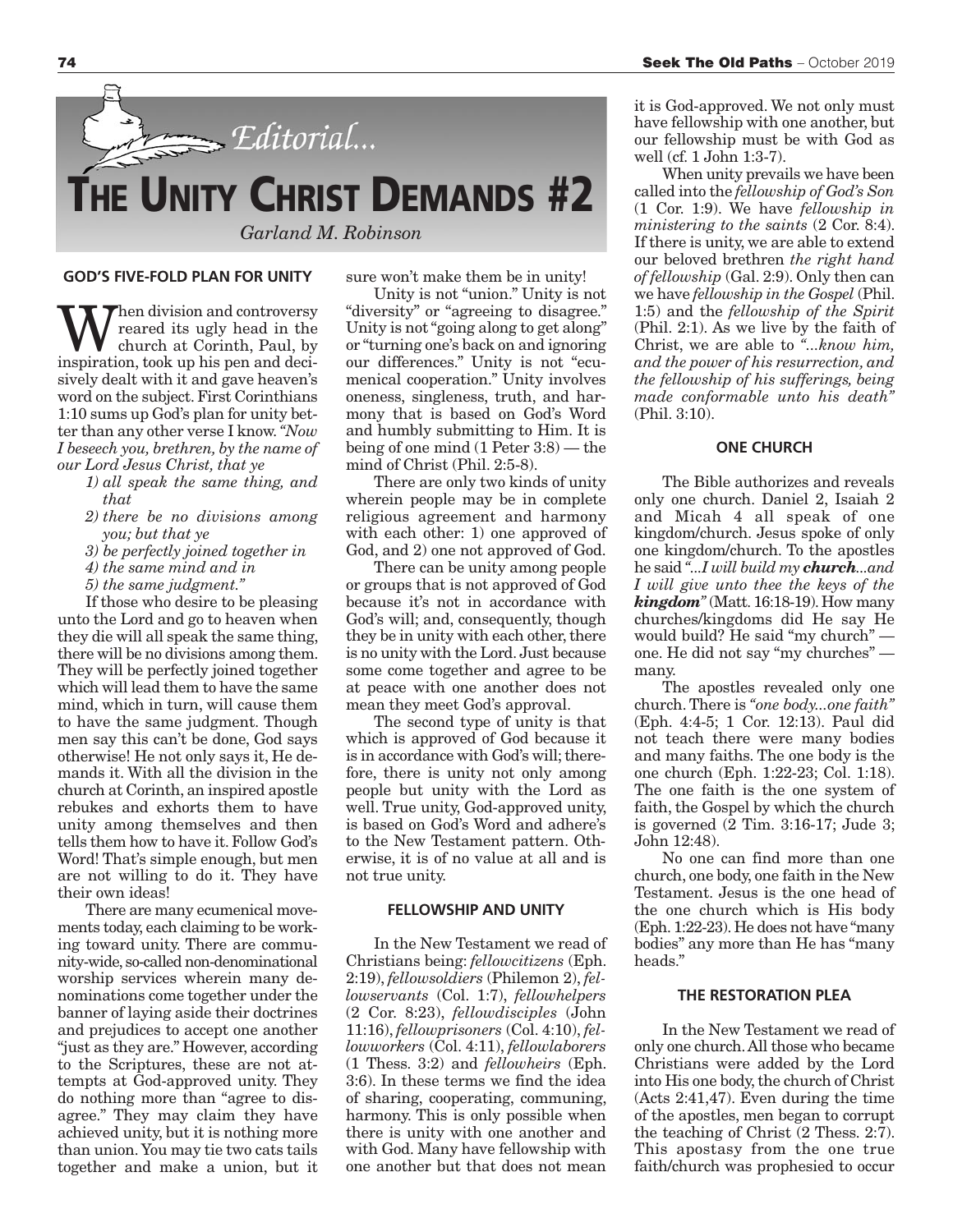(Acts 20:28-31; 2 Thess. 2:1-12; 2 Peter 2:1-2). It first became apparent within the leadership of the church. By 606 A.D. the first Pope was recognized as the head of the church in Rome. Ignorance of the Scriptures reigned supreme for centuries until the period of the Renaissance when a renewed interest in the Bible was stirred. As the common people began to read the Bible they soon began what is known as the *Reformation Movement.* Men such as Martin Luther sought to reform the Catholic Church and bring it closer to the first century church. Others also joined in and from these efforts arose the Presbyterian Church in 1536, the Church of England in 1552, the Baptist Church in 1611, the Methodist Church in 1739 and Episcopal Church in 1789. The list goes on and on, even today, with multiplied hundreds of denominations.

The Reformation Movement, though a step in the right direction, did not go far enough. A far better goal is the *restoration* of the Pure, Simple, Organization, Membership, Worship, Teaching and Work of the first century church of Christ. The scriptural plan is to restore the church to its original state. If we will *believe* what the faithful brethren of the first century church believed, *do* what they did, *live* as they lived, *worship* as they worshipped, *teach* what they taught, and *work* as they worked, we will be what they were, the church established by Jesus the Christ.

If a polluted river is to be restored to its purity, that which contaminated it must be removed. The only way a polluted religion can be restored to its original form is to remove that which causes it to be polluted. The doctrines and commandments of men must be laid aside before there can be a return to pure, simple, New Testament Christianity. In order for there to be unity, true Bible unity, God-approved unity, men must lay aside everything they have added to God's Word and put back everything they have removed from God's Word. This is called *Restoration* — restoring the church to its original condition. This is the way that is right and cannot be wrong.

### **SEND US YOUR CHANGE OF ADDRESS**

**Contending For The Faith…** *(Continued from page 73)*

power unto salvation (Rom. 1:16) for which we are to earnestly contend (Jude 3).

#### **A DELIVERED FAITH**

Notice further that the faith is a DELIVERED FAITH. It is not a product of the minds of men, man's genius, invention, or origin. Paul states that his apostleship was of God (Gal. 1:1). In verses 11,12, *"But I certify you brethren, that the gospel which was preached of me is not after man. For I neither received it of man, neither was I taught it, but by the revelation of Jesus Christ."* What he preached was not a product of his education, former religion, own reasoning, human philosophy, or any such thing. The Gospel is affirmed to be heaven's revelation.

Let us compare two passages, both of which reveal the origin of the Gospel. First Corinthians 2:9-13, *"But as it is written, Eye hath not seen nor ear heard, neither have entered into the heart of man, the things which God hath prepared for them that love him. But God hath revealed them unto us by his Spirit. For the Spirit searcheth all things, yea, the deep things of God. For what man knoweth the things of man, save the spirit of man which is in him? Even so the things of God knoweth no man, but the Spirit of God. Which things also we speak, not in the words which man's wisdom teacheth, but which the Holy Ghost teacheth, comparing spiritual things with spiritual."* The other verses are Ephesians 3:1-5, *"For this cause I Paul the prisoner of Jesus Christ for you Gentiles, if ye have heard of the dispensation of the grace of God which is given unto me to you ward, how that by revelation he made known unto me the mystery (as I wrote afore in few words, whereby, when ye read, ye may understand my knowledge in the mystery of Christ), which in other ages was not made known unto the sons of men, as it is now revealed unto his holy apostles and prophets by the Spirit."*

Both passages tell us of God. What did God do? He made a revelation. What was revealed? All things of God — the mystery of Christ. By whom was this revelation made? By the holy apostles and prophets. By what means is this revelation given? By words, written and spoken, which the Spirit teacheth, not words originating with men. Here is the source of THE FAITH. We are not dealing with human opinion and experiences. These are not testimonials induced through emotionalism and imagination, but the once-for-all-delivered-faith from God to inspired men through the Holy Spirit. Every word of it is God-breathed. Second Timothy 3:16,17, *"All scripture is given by inspiration of God, and is profitable for doctrine, for reproof, for correction, for instruction in righteousness, that the man of God may be perfect, throughly furnished unto all good works."* The Scriptures teach a verbal, plenary, all-sufficient, infallible, inerrant, authoritative revelation of THE FAITH that is embodied in Scripture as it was given to inspired men.

#### **ONCE FOR ALL**

Notice further that the faith was ONCE FOR ALL delivered. The word translated "once" is used of what is of perpetual validity and never in need of repetition. This asserts the timelessness of the Word. This same word "once" is used in Hebrews 9:26,28 regarding the death of Christ. Christ does not have to die a second time. It was all-sufficient the first time. This teaching sinks forever the contention that there is latter-day revelation from God. The Gospel is the same now as it was in the first century, and will remain the same until the Lord returns. It is the same in every generation, in every nation, making no allowance for additions, subtractions, modern-day visions, cultures, dreams, special leadings, etc. THE FAITH is a faith adequate for all time and all people.

#### **A DELIVERED FAITH**

THE FAITH was DELIVERED to the saints, God's people. They are the custodians of THE FAITH. First, it was revealed to inspired men, earthen vessels (2 Cor. 4:7), and now recorded in the inspired book (2 Tim. 3:16-17). Christians are not given the power to make, alter, change, update, or any such thing regardIng the Word of God. Christians are the stewards of THE FAITH. As a banker has the responsibility to care for, guard, defend, and properly use that which is placed in his care, so the saints have a similar duty toward the Word. As the Jews were entrusted with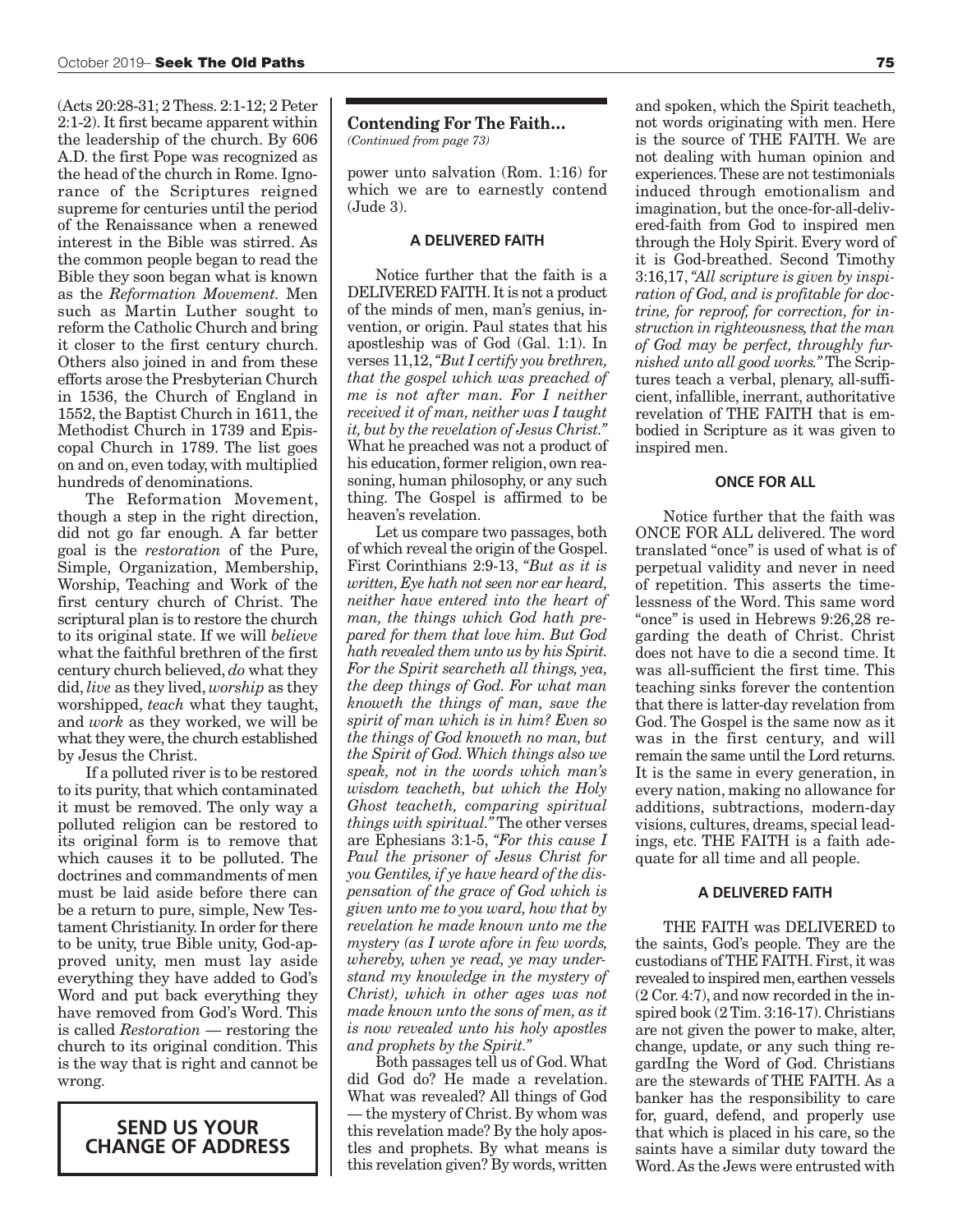the oracles of God (Rom. 3:2), Christians are entrusted with THE FAITH. Our greatest responsibility and privilege is to love this truth, live it, defend it, preach it, contend for it; and if need be, die for it. If we do not have the strength, concern, courage, will, and conviction to deal with THE FAITH that way, there is none who will.

#### **CONTEND FOR IT**

The exhortation in Jude is to CON-TEND earnestly for THE FAITH. This is an obligation and privilege. The word translated "earnestly" comes from a word meaning to agonize, struggle with difficulty against all dangers and antagonists to the Gospel. The word is sometimes translated "strive" (Col. 1:29; 1 Tim. 4:10; Luke 13:24), and "fight" in First Timothy 6:12, *"Fight the good fight of faith."* It is a term of combat and warfare.

Just how does one earnestly contend for the faith? Jude was doing that very thing in this epistle. Recognizing error, false teachers, false doctrines, he was waging war against them. He knew they were not to be ignored and they would not just go away. He had the right, indeed, the duty, to warn brethren about such things until brethren showed an awareness of them. While some ignored the matter, insulted the proclaimers of truth, impugned motives, he still was plain, pointed, powerful, and precise in his presentation on matters regarding sin and religious error. He contended for the faith in the very letter in which he urged others to contend.

#### **PAUL CONTENDED**

Paul was contending for the faith when he treated Elymas the way he did. Notice his straightforward and powerful words, *"Then Saul, (who also is called Paul), filled with the Holy Ghost, set his eyes on him, and said, O full of all subtlety and all mischief, thou child of the devil, thou enemy of all righteousness, wilt thou not cease to pervert the right ways of the Lord"* (Acts 13:9,10)? In Galatians two, where Paul recounts his exposure of error in Peter when Peter showed himself inconsistent and compromising; Paul rebuked him to the face, before them all, because Peter was to be blamed. Paul was contending for the faith. When he commanded the withdrawal from those who walked disorderly (Rom. 16:17; 2 Thess. 3:6; 1 Cor. 5:7), he was contending for the faith. When he specified by name those who needed marking, such as Hymaneus, Alexander, and Philetus" (2 Tim. 4:14), and Demas (2 Tim. 4:10), he was contending for the faith. When John, the apostle of love, named Diotrephes as the disturber that he was (3 John 9), John, like Paul, was contending for the faith. Faithful Gospel preachers who do the same today are lovers of truth, and do not cringe to contend for the faith.

#### **PETER AND OTHERS CONTENDED**

When Peter preached the Gospel on Pentecost, when Paul stood before the Jewish councils and Roman courts, when uproars were created in various places, the apostles were contending for the faith. When John warned not to believe every spirit, but try them (1 John 4:1), when Peter warned of false teachers that would bring in damnable heresies and cause the way of truth to be evil spoken of (2 Peter 2:1,2), when Paul urged Timothy that some would depart from the faith, and he was to preach the word in spite of what people said, did, or thought (1 Tim. 4:1; 2 Tim. 4:1-4), they were contending for the faith.

May I add a further comment to the words of Paul to Timothy. Second Timothy was the last letter the apostle penned. He realized that apostasy was threatening the church. Still he urged, *"Preach the word."* When? *"In season; out of season,"* which means, when people like it, and when they do not; when they want it, and when they reject it. By reproof, rebuke, and exhortation, with longsuffering and doctrine, he was to contend for the faith. Why? Because the time was coming when even brethren would not want it; when brethren prefer what they wanted to what God said they needed.

Paul contended for the faith when he warned the Ephesian elders for three years with tears about apostasy coming into the church through them. He taught that elders ought to convict the gainsayers (Titus 1:9), not coddle up to them and run along with them. Stephen was contending for the faith when he fearlessly preached the truth before the very leaders who had caused Christ to be put on the cross. Plainly he told them the truth, even when they hated it. They considered him their enemy because he dared tell them the truth. He gave his life (Acts 7) contending for the faith.

#### **JESUS CONTENDED**

Jesus set the example in contending for the faith. Those who perceive Jesus as some kind of effeminate, weak, namby-pamby pacifist, a wishy-washy religionist, just do not know the Lord as Scripture reveals Him. He was no shabby revolutionist either. John called Him the Lamb of God (John 1:29) when speaking of Him as the sacrifice for sins. But John also wrote that He was the Lion of Judah when writing of His character (Rev. 5:5). When He confronted error, His zeal ate Him up. He acted decisively. None could doubt where He stood and none could mistake why He stood as He did. When attacks were made on Him personally, He paid little attention to it. *"When he was reviled, he reviled not again; when he suffered, he threatened not; but committed himself to him that judgeth righteously"* (1 Peter 2:23). But when the message of truth that He preached was opposed, you find no stronger actions among men than those taken by our Lord. Christlikeness in contending for the faith is sorely needed in the ranks of God's people in our own day. Too many, who claim to be kind and loving, are just cowards and will not contend for the faith.

In contending for the faith, we must uphold every portion of it. We must oppose anything, everything, anybody, everybody, anywhere, everywhere, any time, every time, that efforts are made to minimize or contradict THE FAITH. Especially is this true when the fiery darts of the evil one come crashing against the church from the outside, and the insidious digression bubbles within the church. We are soldiers of Christ and He is the captain of our faith. We are to go forward in this spiritual warfare to liberate souls from the enslavement of sin, and defend the glorious freedom from sin that is in Christ. Some are spectators and not participators in this fight. Instead of being God's gladiators, some are Satan's agitators, undermining like traitors. Faithful men of God must contend earnestly for the once-for-all-delivered-to-the-saints faith.

*2720 S Chancery St. McMinnville, TN 37110*

[EDITOR'S NOTE: This article appeared in "A Burning Fire" Vol, 14, No. 7. There are 942 sermons by James W. Boyd available online at: www.aburningfire.net].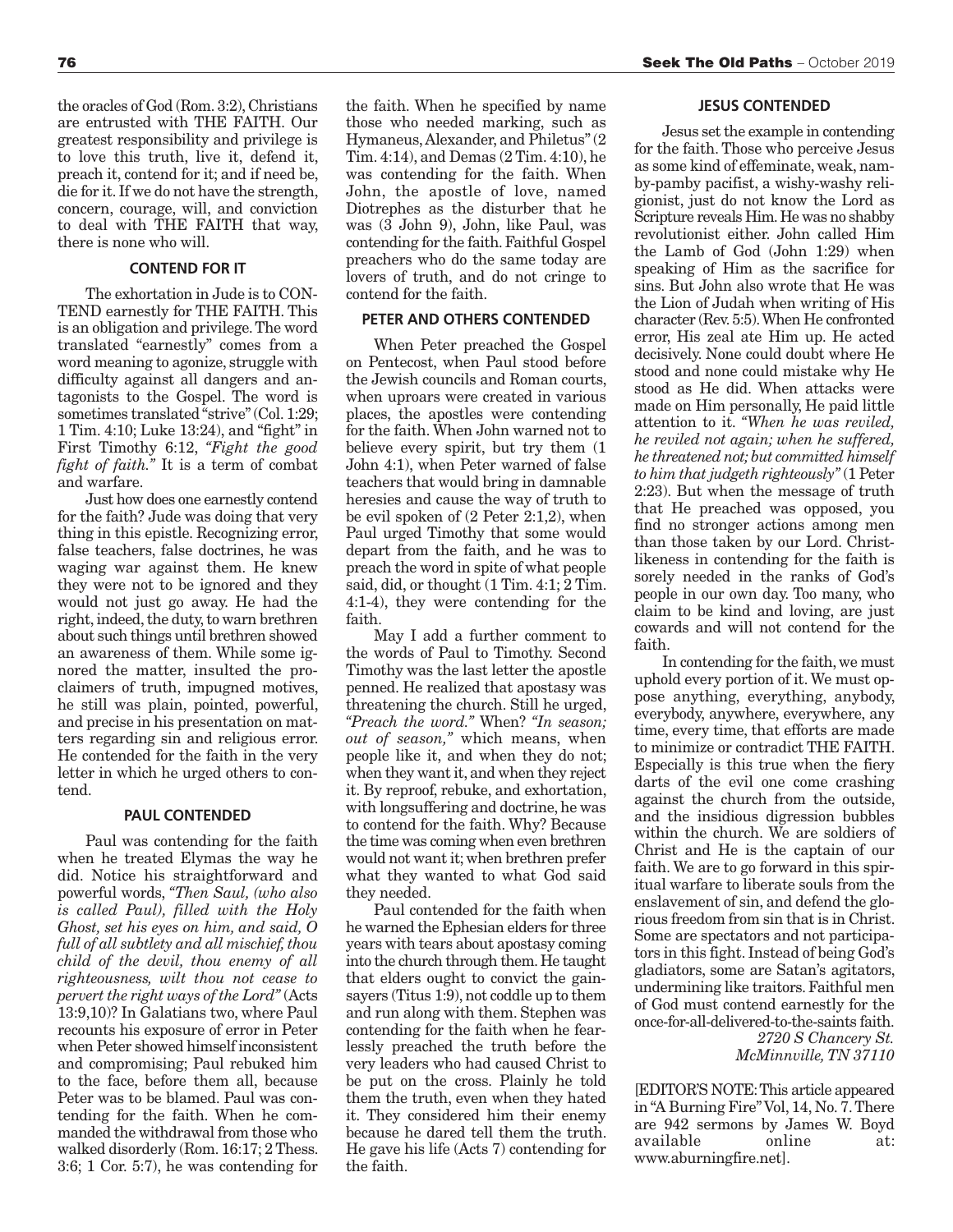## **THE SIN OF DENOMINATIONALISM**

The results of denominationalism show it to be displeasing to God. Here are a few reasons:

*1) It Makes Infidels.* What one builds, the other destroys. What one makes, the other unmakes. They lead in different directions. Unity among people who believe the Bible to be the Word of God will do much to lead men to God. Jesus prayed: *"That they all may be one; as thou, Father, art in me, and I in thee, that they also may be one in us: that the world may believe that thou hast sent me"* (John 17:21). The purpose of unity is here made plain: "that the world may believe that thou hast sent me."

Unity Makes Believers. If it is necessary for believers in Christ to be one that the world may believe on him, then division is certain to have the opposite effect. Denominationalism is a prolific source of infidelity today. When you think of hundreds of conflicting religions being claimed as authorized by the same book, the Bible, what could one expect but infidelity? Men who reason would not be willing to accept a book that is filled with conflicting ideas. But the Bible must be regarded as such a book if denominationalism is to be accepted.

One church teaches that man is saved by faith alone; another teaches that faith alone is not sufficient. One church claims salvation may be had without any conditions; another teaches that salvation is conditional. Some declare that a child of God can never so act as to be lost at last, while others say he may fall away and be lost. By some it is taught that immersion is the only scriptural form of baptism, but others insist that it may be by sprinkling, pouring, or immersion. And yet all claim to get their teaching from the Bible. To endorse denominationalism is to say that all these conflicting theories are true and to regard the Bible as a book of inconsistencies and contradictions, and it results in infidels. But the Bible does not teach all these conflicting doctrines; nor does it endorse the existence of denominations. Unity must be based on Bible teaching (1 John 1:7).

*2) It Makes God Contradict Him-*

*W. Curtis Porter, 1897-1960*

*self.* This is closely allied to the point already discussed. Denominational preachers of all types claim a divine call to their ministry. They claim to be preaching because God, in a direct way, has called them to preach. But how inconsistent that would make God! According to the claims of denominationalism, God calls one man to preach **Methodist doctrine** and to build up the Methodist Church. He calls another man to preach **Baptist doctrine** and to build up the Baptist Church. Another is called to advance the cause of **Presbyterianism.** And yet another to preach the **Pentecostal doctrine.** And on and on it goes, with men called to preach the conflicting doctrines of all religious bodies in Christendom. And, the whole thing is charged up to God. He has called one man to deny what he has called another man to preach. Can you believe a thing like that? If you believe that denominationalism is of God, that is what you must believe. I am frank to say that I do not believe it. God does not contradict himself. Anything that makes God contradict himself is sinful.

*3) It Declares God's Way Is Not Sufficient.* Paul said to Timothy: *"All scripture is given by inspiration of God, and is profitable for doctrine, for reproof, for correction, for instruction in righteousness: that the man of God may be perfect, thoroughly furnished unto all good works"* (2 Tim. 3:16-17). This shows the all-sufficiency of God's way. The Word of God is a perfect rule of faith and practice. Nothing in addition to it is needed. It will furnish the man of God to all good works, and what more could we want than that? Yet denominationalism is not satisfied with the way of God. They have formulated their disciplines, manuals, articles of religions, confessions of faith, and creeds to supplement the Word of God. Such action declares God did not give to the world a perfect system, and that man had to come to his rescue and help him out of a difficulty.

Denominationalism turns men away from the unadulterated Word of God to an acceptance of the doctrines

and commandments of men. And that is the very thing that Jesus condemned. He said, *"But in vain they do worship me, teaching for doctrines the commandments of men"* (Matt. 15:9). Jesus admonishes men to refrain from following such teachers. *"Every plant, which my heavenly Father hath not planted, shall be rooted up. Let them alone: they be blind leaders of the blind. And if the blind lead the blind, both shall fall into the ditch"* (Matt. 15:13-14). Denominationalism is not a divine planting. God did not plant it. Its leaders are blind guides. Jesus said: "Let them alone." The statement simply means that we should not follow them, for if we do, we shall fall into the ditch with them. Whenever a man is satisfied with God's revealed way, willing to take just the things found in the Gospel of Christ, he will not build up denominationalism. And, if he labors to build up denominationalism he announces his belief that God's way is not sufficient.

*4) It Demands Acceptance of Other Gospels.* From what has already been said it is evident that denominationalism is not found in the Gospel of Christ. Nothing can be called the Gospel of Christ that is not authorized in the New Testament. But denominationalism is a perverted Gospel. In Paul's letter to the churches of Galatia he said, *"I marvel that ye are so soon removed from him that called you into the grace of Christ unto another gospel: which is not another; but there be some that trouble you, and would pervert the gospel of Christ"* (Gal. 1:6-7). This is the very thing that denominational preachers do. They pervert the Gospel of Christ. They twist it into meaning what it does not mean. But what about men who pervert the Gospel of Christ? Paul answers, *"But though we, or an angel from heaven, preach any other gospel unto you than that which we have preached unto you, let him be accursed. As we said before, so say I now again, If any man preach any other gospel unto you than that ye have received, let him be accursed"* (Gal. 1:8-9). In the strongest language possible, this shows God's displeasure toward denominationalism.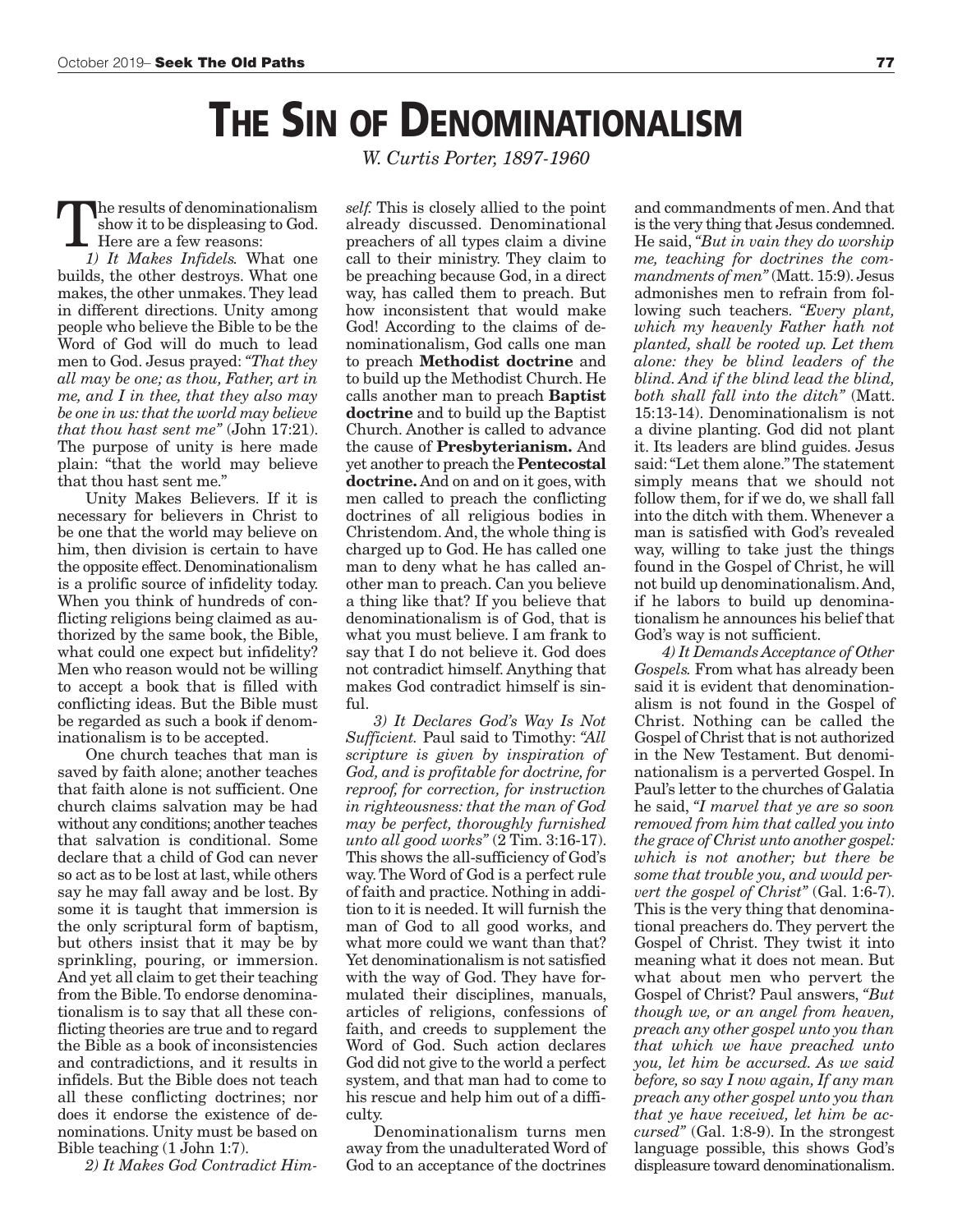All the conflicting things proclaimed by denominational preachers cannot belong to the Gospel of Christ. They preach perverted Gospels, other Gospels than that proclaimed by the apostles. Hence, the curse of heaven rests upon them.

*5) It Would Make Christ a Polygamist.* Christ and the church sustain the relationship of husband and wife. We read from the pen of Paul, *"For the husband is the head of the wife, even as Christ is the head of the church: and he is the savior of the body"* (Eph. 5:23). We have many statements showing there is only one body, or church (Eph. 4:4; 1 Cor. 12:20). Hence, Christ is the husband of one wife. But if all denominations are bodies of Christ, he is the husband of hundreds of wives. This would make him a polygamist. And that is exactly what the result will be if denominationalism is divinely authorized.

A system that is guilty of sin at so many points should be thrown aside. Let men come back to the Bible, to the Bible alone, and denominationalism will disappear from the earth, and the world will profit by the loss.

[EDITOR'S NOTE: This article appeared in *Firm Foundation,* March, 2000. It was also printed in *Old Paths Studies* a few years ago. In this present age when emotions seem to be more important than truth, such great articles are all the more needed. *Old Paths Studies"* August 2019, edited by Bob Winton. You can be added to their email list at: bwint38@yahoo.com].

# **THE NEW CREATURE #1**

**Romans 8:19-23 is a fundamental**<br>proof text for a renewed earth<br>Romans 8:21 says " the creature itself proof text for a renewed earth Romans 8:21 says, *"...the creature itself also shall be delivered from the bondage of corruption into the glorious liberty of the children of God."* That is the King James Version. Where the King James Version has the word *"creature,"* other translations, including the American Standard Version, have the word *"creation."* This, itself, is not the problem. For clarity, I prefer the word *"creature"* in Romans 8:19, 20, and 21, but for the sake of consistency, I will use the word, *"creation,"* in this article.

Concerning the meaning of the word translated, *"creation,"* Moses Lard said in his commentary on Romans (pp.265-266), *"On all hands the question is allowed to be difficult. Opinions on the import of the word are about as numerous as the pens used in setting them down; and they clash in hopeless confusion. Hodge enumerates no less than six distinct acceptations in which the word has been taken; while Stuart mentions eleven. The former covers seven pages in discussing it; the latter, five."* In *"A New Commentary on Paul's Letter to the Saints in Rome"* (1945), Robertson L. Whiteside said (p.181) these verses, *"have given commentators no end of trouble. No one has given an explanation that was satisfactory to all. Where students differ so, it is not well for anyone to be overly dogmatic."*

My Father, James W. Boyd, wrote a commentary on Romans titled *"Sys-*

#### *Bill Boyd*

*tem of Salvation"* (1990). Concerning this passage he said, *"We heartily concur with Peter in Second Peter 3:16 when he said some of the writings of Paul are hard to understand. This passage is one of them."* In a recent *Truth for Today Commentary on Romans,* published by Resource Publications (2014), David Roper (pp.43- 53) takes the view that the *"creation"* is *"the entire material universe other than the human spirit."* He said that when Paul, *"tied our hope to the hope of all creation"* that *"he did something unexpected."* He further said, *"These verses are unlike any other passage in the New Testament."* As for the meaning of, *"creation,"* he said, *"There are a variety of viewpoints regarding this question."* In a separate commentary on Romans by the same publisher (2018), Paul Pollard said, *"The meaning of ktisis (creation) is debated."* He offers several possibilities, and said, *"Ben Witherington III listed eight possible explanations, and after some discussion, thought that it probably referred to 'subhuman creatures and nature'"* (p.283). Note the word *"probably;"* such humility is commended. Pollard agrees with Witherington, but Pollard also says, *"Biblical support for the renovation theory is scanty and not convincing...we should not press the language too far...one must be careful not to be too dogmatic on this subject"* (p.287).

These men have reached different conclusions, but to their credit, they have offered their comments with grace and maturity. The passage is

almost universally considered difficult. When latter day advocates of renewed earth doctrines tell us that this is the easy passage to explain difficult passages, it strains our opinions of their objectivity. As a friend, I caution them about making their renewed earth theories the center of their theologies, or of pushing their theories to the point of contention, or of trying to force passages from other contexts into support of their views. Appealing as their renewed earth ideas may be to them, a *"perhaps"* is far from a *"proof."*

I beg your patience for a word of personal defense. I have been writing about the renewed earth issue in this publication, (*Seek The Old Paths*) since September of 2018. I have been accused of misrepresenting the views of renewed earth advocates, but I have not. I have been challenged to present my sources for the views I have discussed, but I hesitate to do so, especially when it comes to my brethren. I am after the doctrines themselves, and not the persons advocating these doctrines. I have a high regard for some of my brethren with whom I disagree, and I would rather be accused of misrepresentation than to turn this into a discussion of persons. However, in the follow-up to this article I will identify some individuals with their views, and I think after you read how I do so that you will agree that I have done so judiciously and respectfully.

I have been told I need to listen to renewed earth advocates. I have been listening, and I have heard a lot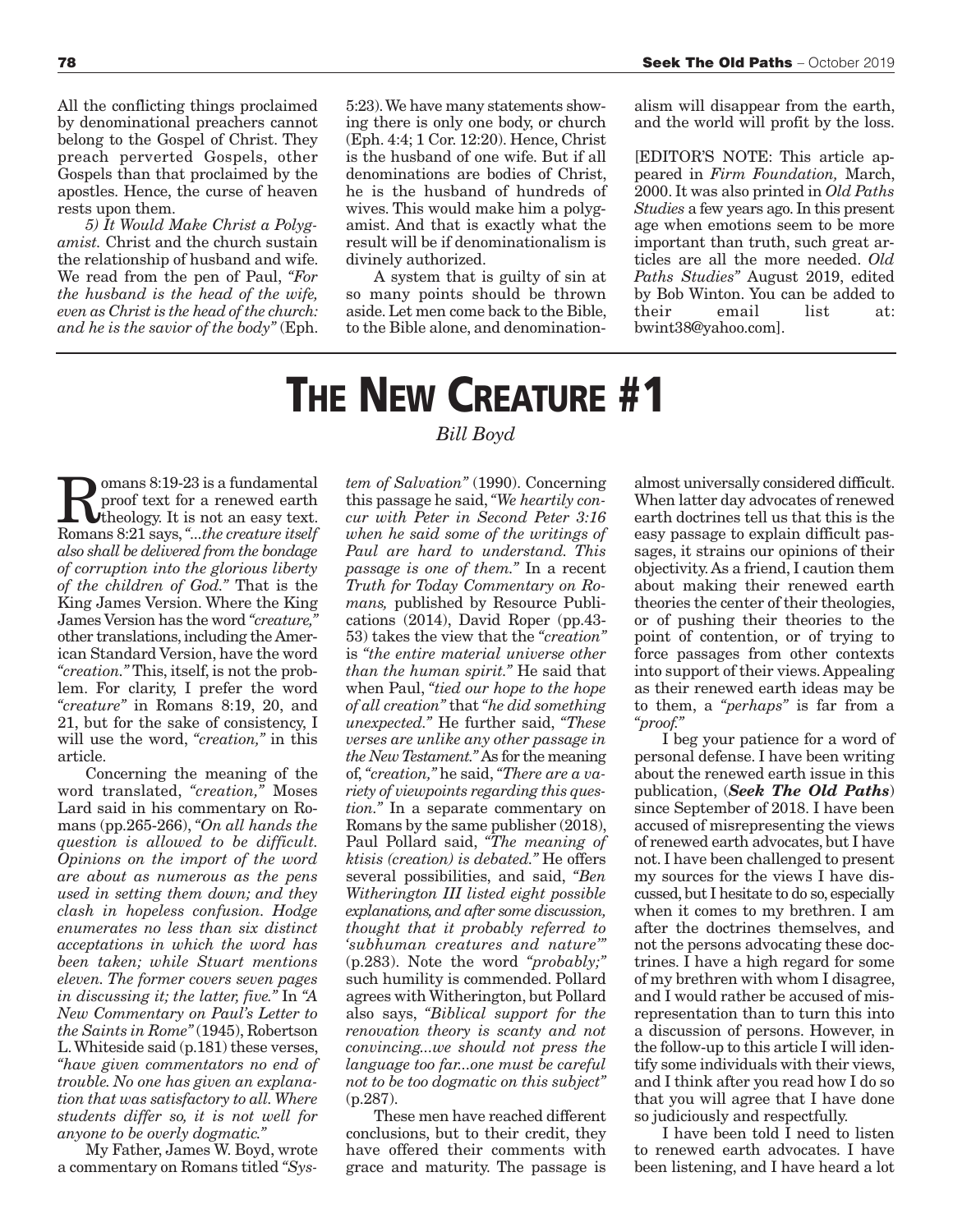of things.

1) Some have said the renewed earth will be a restoration of the earth to its condition before man sinned and will be for us a second material Eden, but the text does not say that.

2) Others tell us the renewed earth will be the elements of old earth reconstituted into an improved physical creation better fitted for our resurrected spiritual bodies, but the text does not say that either.

3) Some say that the earth will not actually be destroyed, but only the evil will be removed, along with the sky that separates the earth from heaven, and if we accompany Jesus back to the earth we might get to be part of the clean-up crew.

4) I read from one who said that whatever happens to our home on earth will happen to God's home in heaven, and that therefore God's own heaven will be destroyed by fire along with the earth! Even if it could be shown that the *"creation"* of Romans 8 is, in whole or in part, the non-rational creation, this itself does not

dash our hope for a heavenly home, or require a renewal of this present material earth.

5) Some suggest that the non-rational creation will be incorporated into the heaven above where Jesus has gone to prepare us a place, but some do not.

6) Some are not sure what to do with hell; they offer various suggestions, including a denial that everlasting punishment will be eternal in duration, but not all of them affirm this. The Jehovah's Witnesses keep heaven and earth separate; they reserve heaven for the hundred and forty-four thousand of Revelation 7:4, and preserve the earth as the eternal home for everyone who is not annihilated.

If we can judge by book sales, **Randy Alcorn** may be the most popular advocate of a renewed earth. His book, *"Heaven,"* has sold over a million copies. He writes of skydiving without a parachute, scuba diving without an air tank, and of how we may get our pets back.

Renewed earth advocates bristle when it is suggested that they are fanaticizing, but imaginative speculations abound. Sometimes it is difficult to tell where their exegesis ends and their speculations begin. In fairness, it is important to note that there is no one renewed earth model, and not all renewed earth advocates are alike. On the down side, these multiple clashing theories tend to discredit their validity.

I have facetiously said to my friends that after my analysis of the passage in Romans 8 is published, all controversies will cease. I hope none of them have taken me seriously. In truth, I think we are going to grapple with this for some time. In this present contentious environment I do not see a ready consensus forming.

In a following article, I will present and critique three basic approaches to Romans 8:19-23. I will tweak one of them as my own, and offer it to my readers for their criticism.

> *wmhboyd@aol.com 647 Finger Bluff Road*

## **LISTEN TO LEARN AND LEARN TO LISTEN**

As we all know, any healthy relationship is built around good communication. And good communication is the result of our desire to carefully listen to people speaking to us, especially our spouses. The marriage relationship greatly suffers when one or both spouses stop listening. The so-called "generation gap" is the result of poor communication. Both sides may talk a lot about their problems, but if neither side listens, effective communication has not taken place.

What about our relationship to God in all of this? Does it not thrive on healthy communication? Do we not grow spiritually when we speak to our heavenly Father in prayer and carefully listen to His will through the pages of His word (Rev. 2:11)?

Regarding our listening capability, one preacher was heard to say, "It's so hard for us to listen to learn, if we haven't learned to listen."

God recognizes our difficulty in listening when He encourages us to *"be swift to hear"* (James 1:19); to *"take heed how you hear"* (Luke 8:18); and instructs, *"He that hath an ear, let him hear"* (Rev. 2:7).

After our Lord reminded His disciples of certain men whose *"ears are dull* (hard) *of hearing"* (Matt. 13:15), He commended his disciples by saying: *"But blessed are...your ears, for they hear"* (Matt. 13:16).

—*Author unknown*

### **CONTRIBUTIONS**

| James D. Jackson\$100              |  |
|------------------------------------|--|
|                                    |  |
|                                    |  |
| Arlington C/C, McMinnville, TN\$50 |  |
|                                    |  |
|                                    |  |
|                                    |  |
| Baker C/C, Baker, FL\$25           |  |
|                                    |  |
| Wood C/C, Woodbury, TN\$50         |  |
| Wood C/C, Woodbury, TN\$50         |  |
| Patricia Caldwell \$100            |  |
|                                    |  |
| Berea C/C, Rock Island, TN \$100   |  |
|                                    |  |
|                                    |  |
|                                    |  |
|                                    |  |
|                                    |  |
|                                    |  |
| Midway C/C, Murfreesboro, TN \$100 |  |
|                                    |  |
| Jack & Sarah Webb \$100            |  |
|                                    |  |
| Smyrna C/C, Cookeville, TN \$50    |  |
| Neely's Bend C/C, Madison, TN\$125 |  |
|                                    |  |
| Beginning Balance \$6,588.94       |  |
| Contributions\$1,950.00            |  |
| Debits                             |  |
| Postage \$1,910.41                 |  |
|                                    |  |
| Repairs \$1,124.00                 |  |
| Ending Balance \$5,209.39          |  |